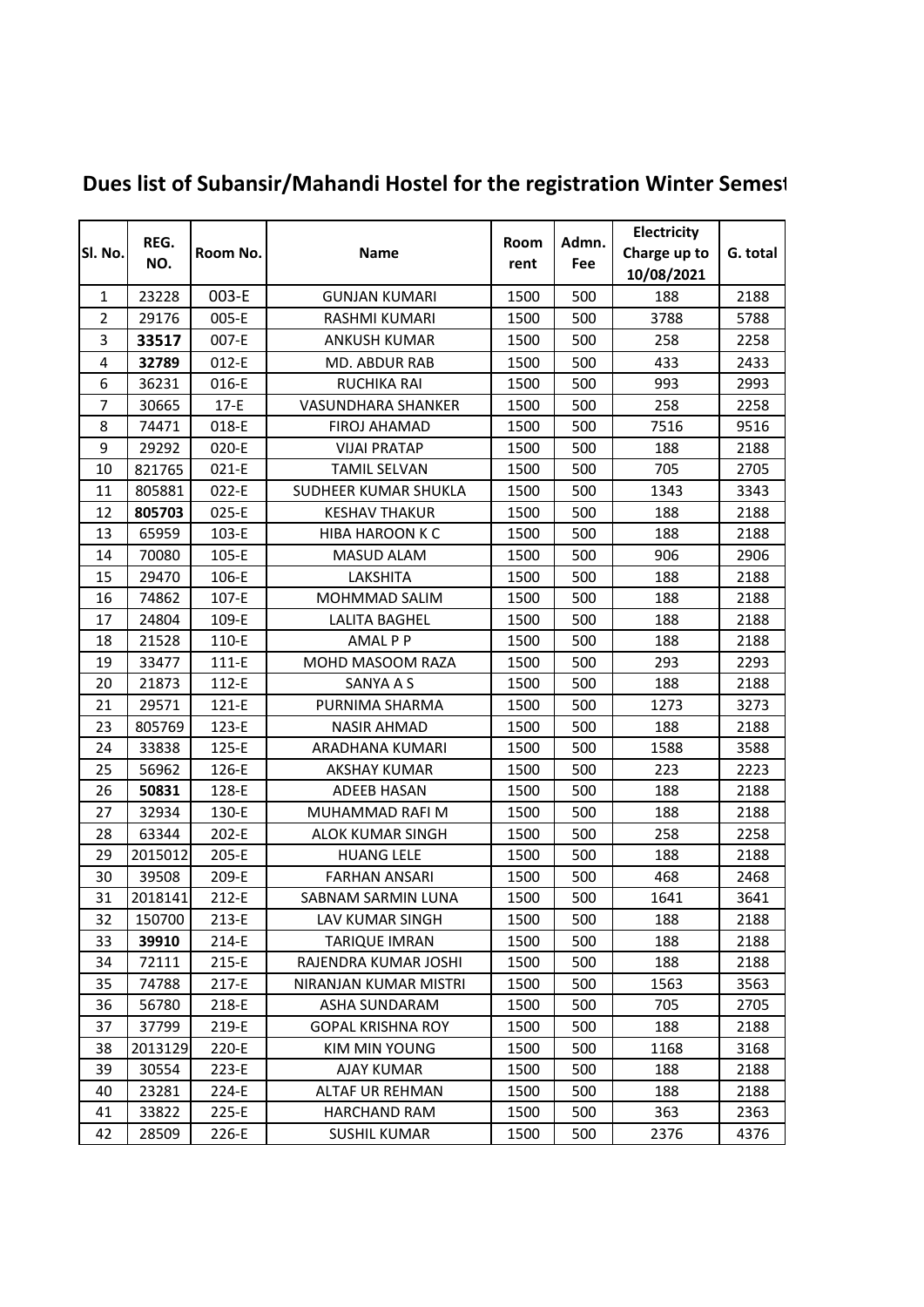| $\sim$<br>∕ı -<br>-<br>т. | 38152 | $229-F$<br>--- -<br>$\sim$ | KRIS<br>.HOUDHARY<br>KUMAR<br>HNA<br>ъm.<br>້ | 1500 | 500 | 188 | ว 1 0 0<br>2100<br>$\sim$ |
|---------------------------|-------|----------------------------|-----------------------------------------------|------|-----|-----|---------------------------|